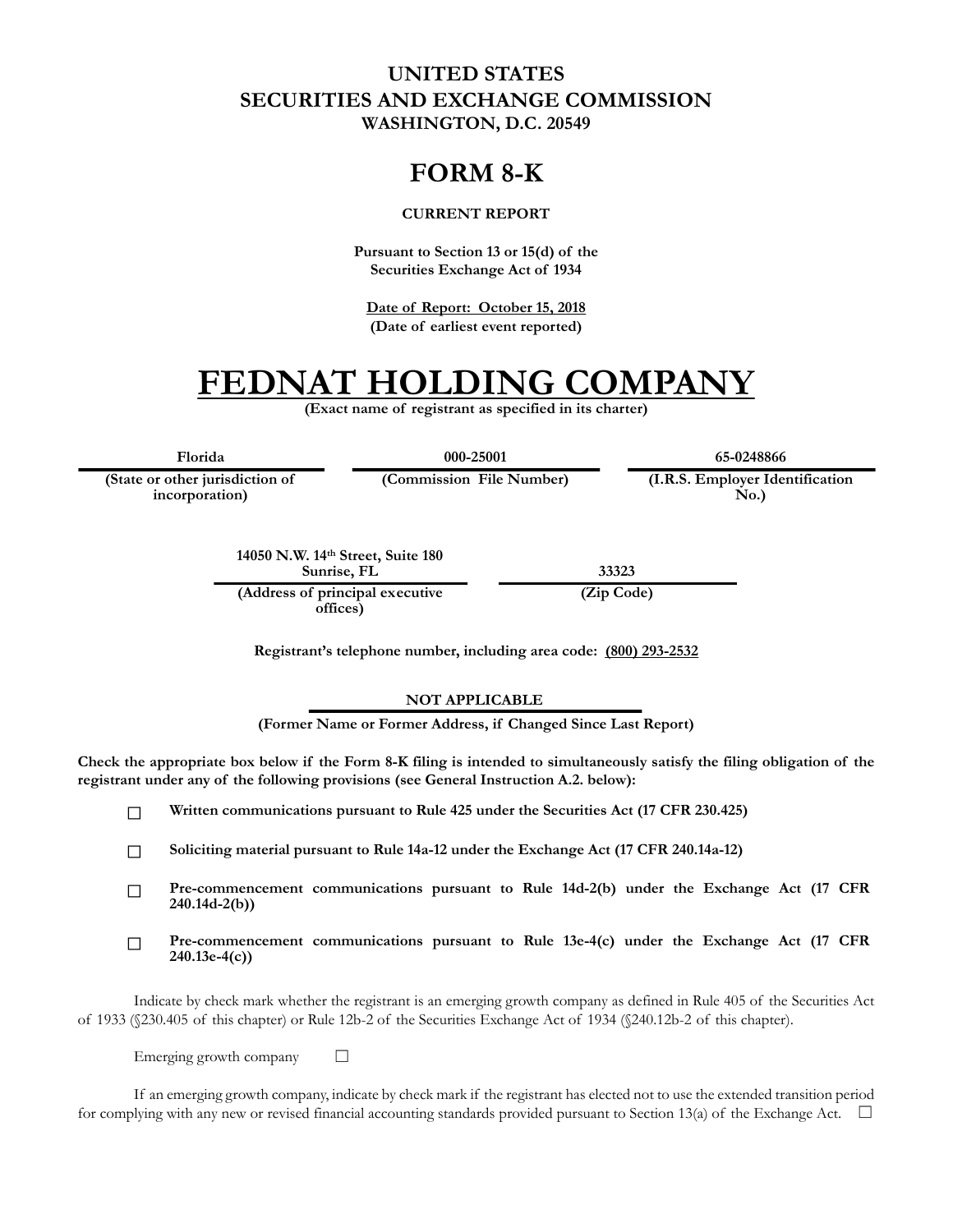#### **Item 8.01 Other Events.**

On Wednesday afternoon, October 10, 2018, Hurricane Michael made landfall near Panama City, Florida, as a strong Category 4 hurricane and then impacted Alabama and Georgia, as a major Hurricane. FedNat Holding Company (the "Company") has two insurance subsidiaries: FedNat Insurance Company ("FedNat") and Monarch National Insurance Company ("Monarch National"). FedNat writes approximately 10% of the total insured values in Bay County and Gulf County Florida, where Hurricane Michael made landfall. FedNat also writes a small book of homeowners insurance in Alabama, but this was not materially impacted by the event and FedNat does not have any homeowners exposure in Georgia. Monarch National does not write homeowners insurance outside Florida. The Company has deployed the appropriate resources to the affected areas to best serve our policyholders in their time of need.

The company purchased a combined reinsurance program for both FedNat and Monarch National that took effect on July 1, 2018. The reinsurance program covers both Florida and Non-Florida exposures and affords both carriers approximately \$1.8 billion of aggregate coverage with a maximum single event coverage totaling approximately \$1.3 billion. FedNat's single event pre-tax retention for a catastrophic event in Florida is \$20 million and Monarch National's single event pre-tax retention for a catastrophic event is \$3 million. See the Company's Form 8-K dated May 29, 2018 for further information.

The Company currently estimates that its aggregate gross losses as a result of Hurricane Michael, which will be paid out in the coming months, will be approximately \$275 million according to preliminary post landfall catastrophe model estimates. FedNat believes that its losses, including both Florida and Non-Florida exposures, net of reinsurance, should not exceed its first event pre-tax retention of \$20 million. Monarch National believes that its losses, net of reinsurance, should not exceed its first event pre-tax retention of \$3 million.

Given the limited non-Florida expected aggregate gross losses as a result of Hurricane Michael, the Company does not expect any recoveries from its non-Florida property catastrophe excess of loss coverage, which has a first event retention of \$15 million, but any non-Florida aggregate gross losses will be included in the core reinsurance program described above. Furthermore, the impact on FedNat of any non-Florida net losses from Hurricane Michael will be reduced as a result of the profit sharing agreement that FedNat has with the nonaffiliated managing general underwriter that writes our non-Florida property business.